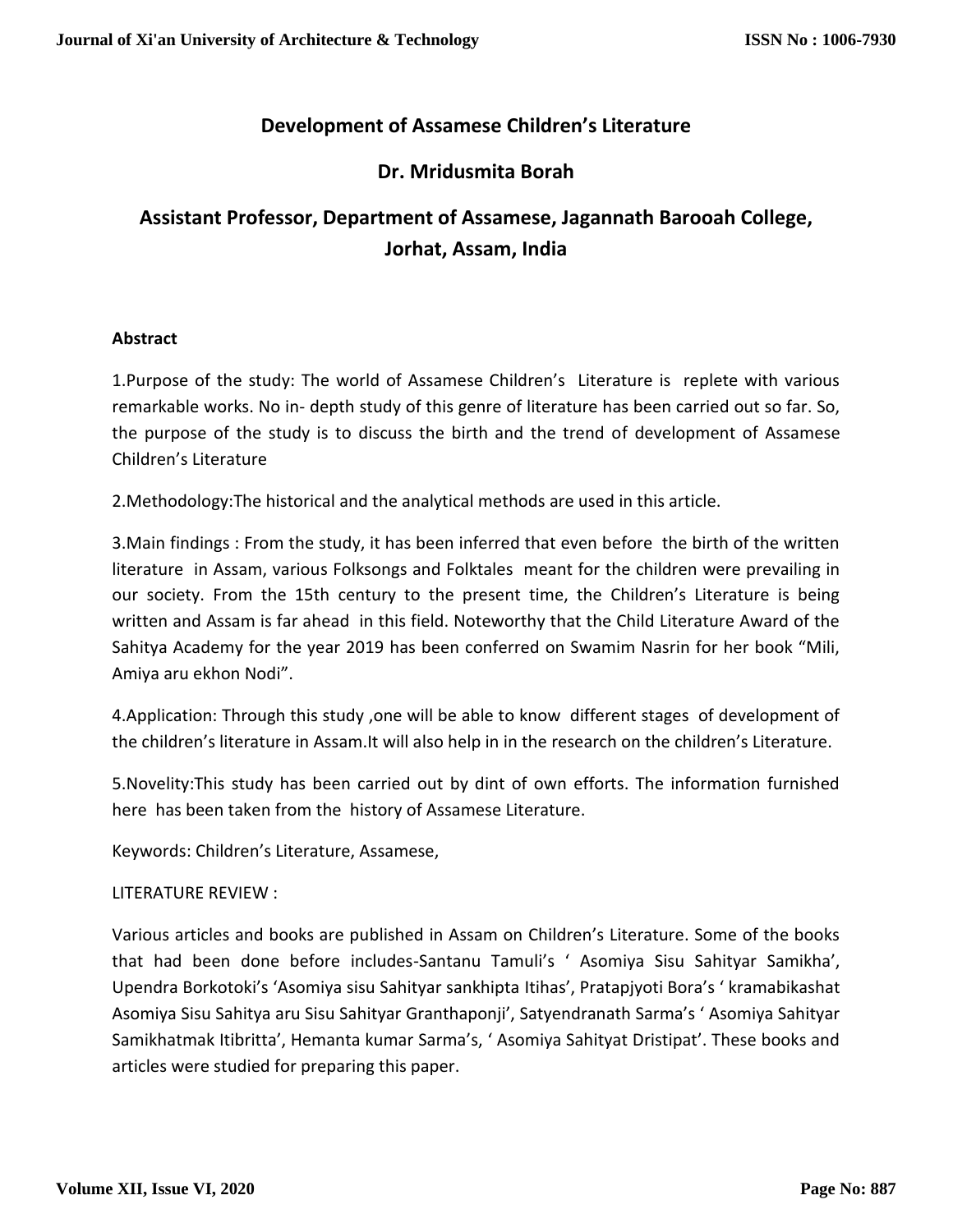## INTRODUCTION

## Concept of Children's Literature

A child is the manifestation of a growing entity. The mind of a child that grows up by making fun and frolic is filled up with sacredness. Thus the child that grows up by iota and iota moves on from the inactive state to the self-dependent state overcoming various stages and changes on the way. This growing trend of a child is governed by the social as well as familial factors. The children are generally not at all aware of the concepts like true false, good-bad etc. and in order to help them proceed with the prevailing Age, it is necessary to write the children's literature on the basis of their behavioral patterns, intelligence and knowledge acquisition capacity.

The entire gamut of writings that centers on the children and helps in the development of their intelligence is called the Children's Literature. The birds and animals, ghostly figures, kings and princes and so on come alive in the stories that conform to the psychology of the children. Similarly, the use of the eye-catching pictures related to the subject-matters of the stories makes the children's literature attractive to the children. The poems, tales, stories and anecdotes which are written in good standard to the interest of the children taking this period of their life into account form the vary basis of the children's literature. But it is not so easy to write the children's literature. In the words of Maeterlinck, writing children's literature is tent amount to the lifting up of the Mount Olympus in one hand.(88888) .It means that just as it is not at all easy to lift up a big mountain in one hand, so also it is not easy to write children's literature.

So, there is always an attraction in a child's mind towards everything in the realm of nature. The curiosity to know the unknown and the eagerness to comprehend the incomprehensible make the children restless as well as bewildered as the same time. They make their parents and elders almost sick by asking them questions repeatedly. In view of this fact, it is very necessary to create useful literature in order to pave the way for their mental, intellectual, social as well as moral development. In this regard, the following points must be taken into account:

- 1. The language of the books should be very easy and simple.
- 2. The pictures in the books need to be colorful and eye-catching.
- 3. There should be colorful pictures on the cover pages of the books.
- 4. The child characters should get prominence in the child-centric literature.

In terms of purpose of the Children's Literature, the renowned literature Satyendranath Sarma wrote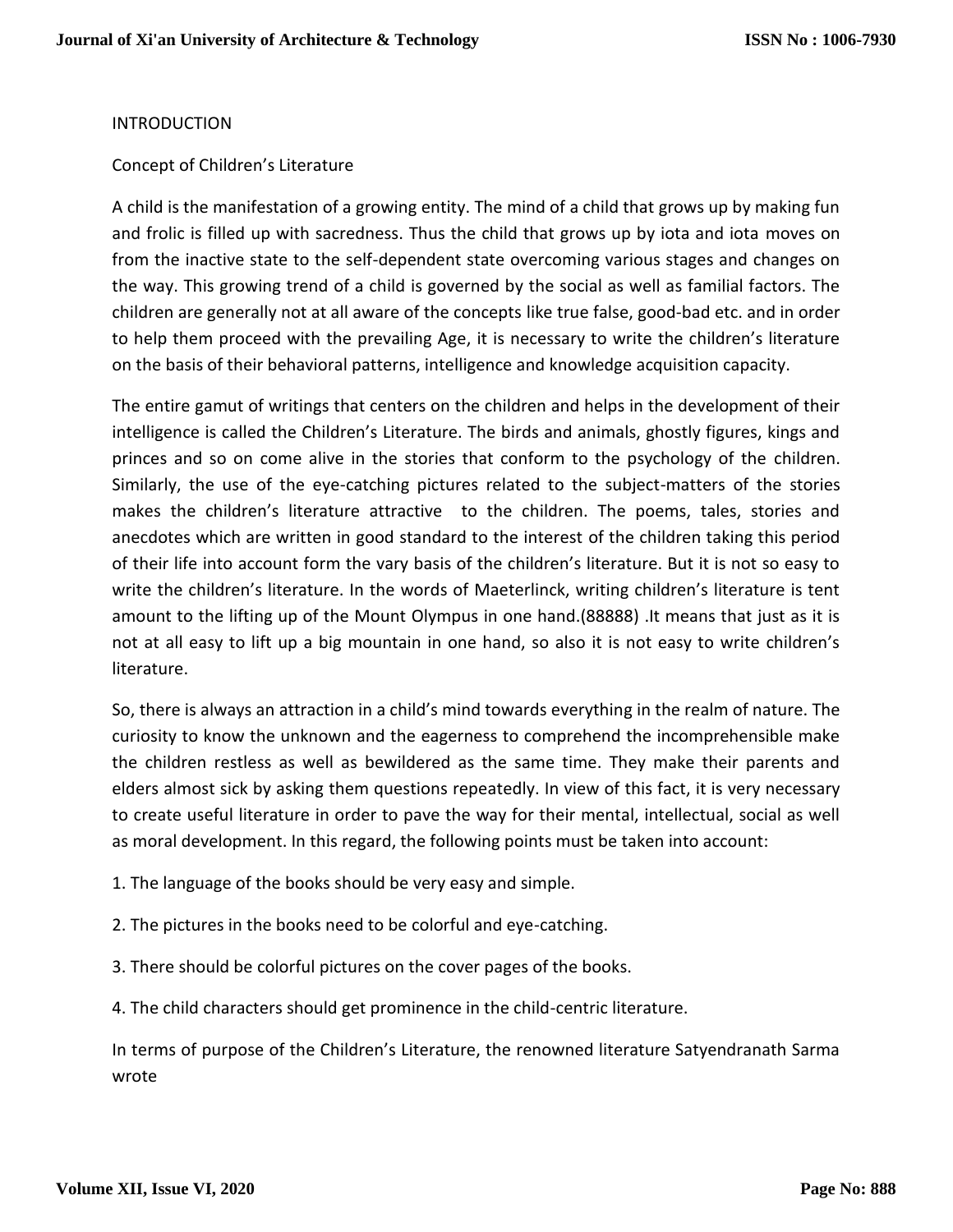" To help in the mental development of a Child, to foster the good qualities like kindness, love, sympathy and so on , to increase inquisitiveness, to elevate from the self-centric stage to the stage of social thinking, to create discipline, to help in becoming self-dependent from the state of dependence, to develop the sense of beauty, to plant the seeds of good citizenship and to give the ideas of moral and natural theories as per the age should be the sole purpose and ideal of children's Literature. (Sarma, 2012)

So, to contribute towards the social development by developing all the aspects creative, emotional, mental and performing of the children and by making those rational in thinking should also be the purpose of children's literature.

**Discussion** 

Development of Assamese Children literature

Before going into discussion about the development of Assamese Children's Literature, it is necessary to shed some light on the development of Indian Children Literature.

The Panchatantra was written in India about 2000 years ago from now. In this significant book, the knowledge about economics, sociology, morality and familial life was imparted and its veracity and relevance must be acknowledged even in this Age of science and technology. In view of the children's attraction towards tales and stories and their curiosity about the behaviors of animals and birds, the animals were selected as characters in these books and the children were acquainted with the vast environment of nature.

According to German scholar Benfile , "all European tales have their origin in Indian tales "(Sarma, 2015).Aesop's Tales- is such type of Tales. The first edition of Aesop's Tales was published in the 10th century. William Caxton published its English translation in the 15th century.

If we go through the history of Assamese Children's literature ,we find – though there was no such genre as children's literature in the ancient Assamese literature, yet the works like 'Bhimcharit','Kaankhowa', Sisulila' and so on provided amusement not only to the children but also to the elders . Through these books, the anecdotes and stories circulated among the youngers and elders and the children had been able to make themselves familiar with the great moral or religious ideals.

The beginning of Assamese Children Literature can be traced back to the age- old oral literature. The oral literature centers around the children and it contains numerous songs and tales. They include ' 'Dhainaam'(lullaby),Omolageet(nursery rhymes) and tales also. At first the nursery rhymes and lullabies had cast a magical spell on the children. The simple language ,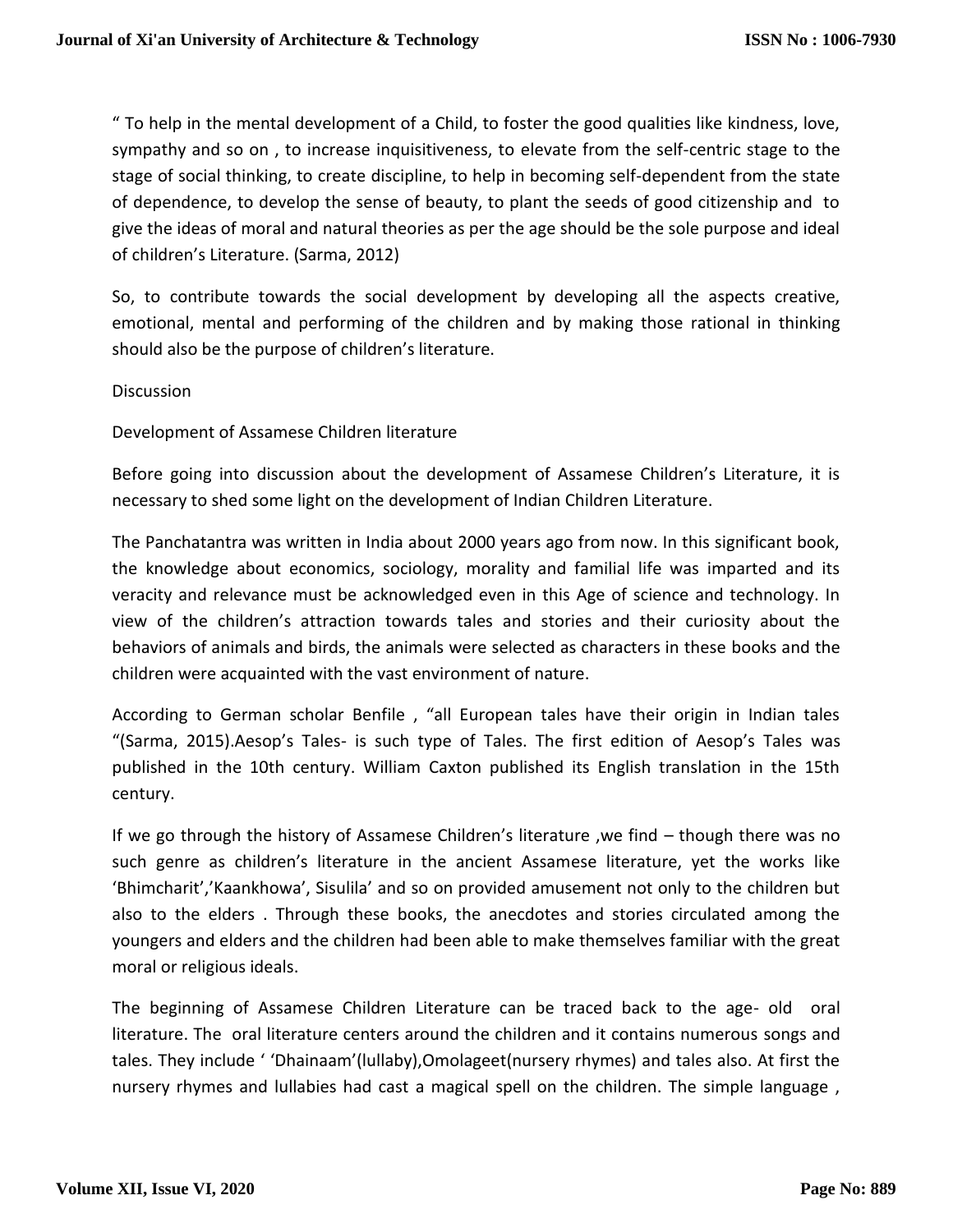homely illustrations , inclusion of supernatural elements and poetic quality form the vary structure of such songs which create intense feeling in the children's minds, thereby transporting them to an unknown realm. The mothers and the nursemaids sing the lullabies in order to console the children, as these songs when sung pacify the children's minds and they feel compelled to listen to the songs with rapt attention. In this present Age of science and technology, the songs like ' Rodali ye rod de', 'O ful, O ful','Junbai e tora eti diya' 'Amare moina xuba e' and so on are not generally sung but such melodious songs have always their originality.Nowadays all efforts are made to acquaint the children with the real world outside and to teach them how to observe and analyse everything around them logically as well as rationally.

But it must be mentioned that even in the ancient illiterate society the children were imparted technical education so that they could adapt themselves to the environmental situation. The children's tendency to ask questions after the singing of the lullabies and their curious nature lead them to the stage of creativity.

In the Vaishnava era,it was Sridhar Kandali who wrote children's literature .According to Kandali's famous book "Kaankhowa"' Yoshoda, the mother of chil Krishna, sang this song while trying to make him sleep by creating fear in him about Kaankhowa.

Likewise the childhood of Krishna has been depicted vary realistically in Madhavdeva's "Borgeet", "Chordhora","Pimpora gusuwa",(Jhumura – A type of play),Sankardevas "Prahlad Charit" of Kirtana Ghosa,"Sisuleela" and so on.

But these book cannot be said to be children's Literature in the true sense of the term. Noteworthy that Ramsaraswati,another renowned poer of this particular era, gives a beautiful description of the childhood of the five Pandavasin his worked entitled "Bhincharit".Though the character of Bhima gets prominence here ,yet this book is not corporate in the genre of children's Literature.

Regarding the lullabies, we can put forward the remarks of three eminent scholars of Assamese Literature.

In the words of Dr. Prafulla Dutta Goswami," Softness and strange imaginations are the symptoms of these songs" (Borkotoky,2002)

According to Dr. Satyendranath Sarma,"The moon, the Sun and the starscommunicate with the children here, there emerges three thoughters-in-law even before the birth of the brother "moruwa full"(an imaginary flower ) blooms on the head of the fox, the Moon gives the child the needle to sewbags, the frog prevents the blooming of flowers, thus sticking to its grandfather's profession and the sparrow, braving the elements, cuts betelnuts in the marriage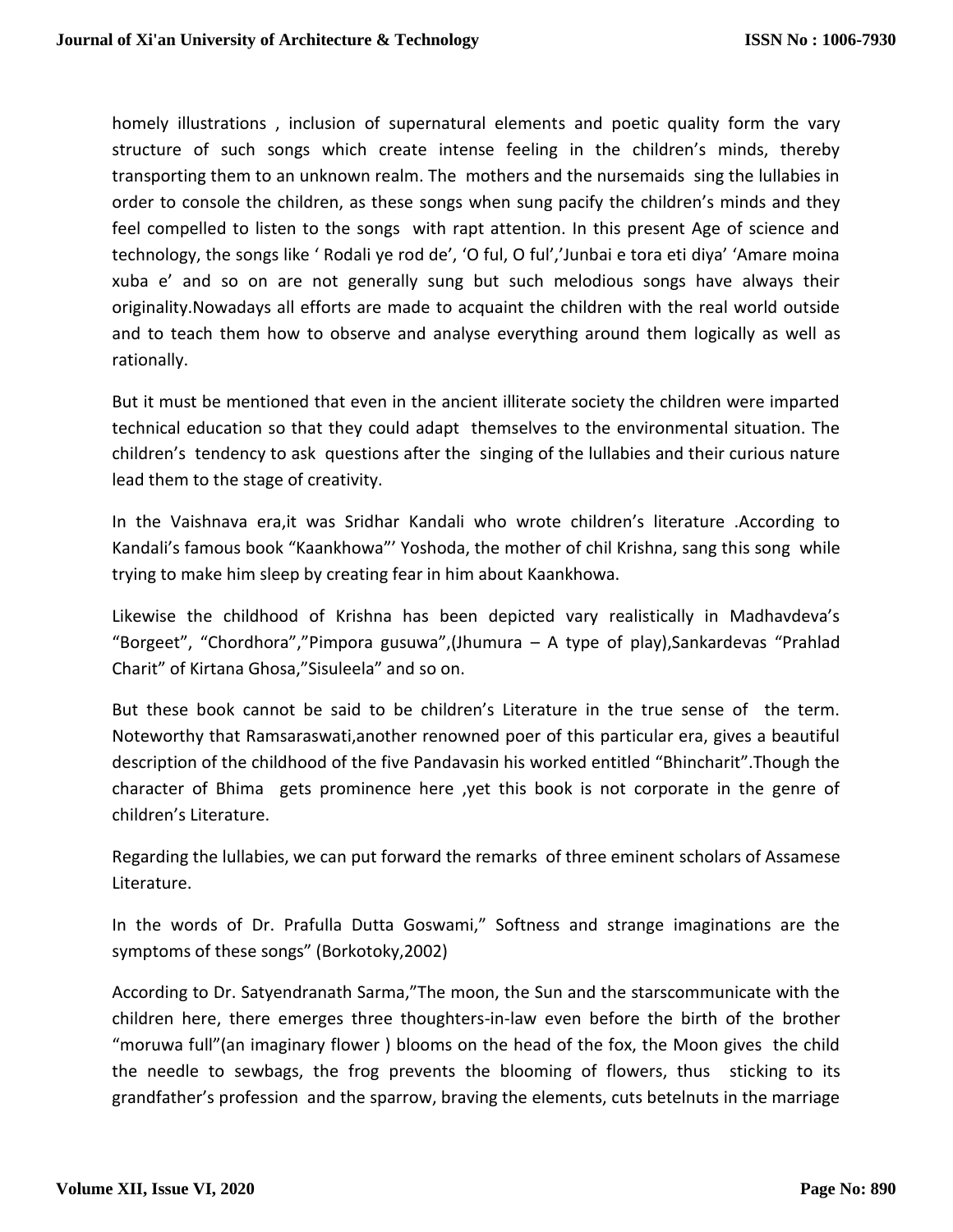ceremony of the tailless fox.These things though incoherent to the elders, come alivein the minds of the innocent children.It is because their world is a dream world, a world of illusionswhere there is nothing called incoherent . In the incoherence created by the tone and sound lies the unparalleledbeauty of these songs which are written in conformity with the minds of the imaginative and credulous children"(Sarma, 2015)According to Dr. Maheswar Neog ,"the divinity, novelity and sweetness of childhood are embedded in the lullabies and in the songs of childhood. (Sarma, 2015)

At that time , the modern urban life came to an end in Assam and towards the end of the British rule,the first Assamese language magazine"Auronodoi" was published in 1957. This magazine which was taken out under the aegis of the Christian Missionaries, was published in the fifth decade of the 19th century. The Christian Missionary had written textbooks as well as story books which were quite useful to the children.Ananda Ram Dhekial Phukan's "Asomiya Lorar Mitra" and "Bibalor Sadhu","Africar konwar", "Maura Suali","Eagleor banh", and so on written by Braun, Bronson and Cattar and other Missionaries were the writing on the first stage.

Among the writers of the Jonaki Era (1889-1940),it was Lakshminath Bezbaruahwho wrote anumber of interesting books , realizing the needs of children's Literature. His "Kokadeuta Aaru Natilora" "Burhiaair Sadhu" , "Junuka" and so on were his remarkable cotributions. The love and deception between birds-animals and human beings are found in the stories of Junuka which are written in both prose and verse.Likewise, the picture of Assamese social life of that times finds its reflection in the stories which are included in "Sadhukothar Kuki ", and "Jonbiri". In the story title "Mukti" by Bezbaruah, we have the glimpses of child psychology and the conflict between parents and their sons.Lombodar Bora, Ratneswar Mahanta, Durga Prasad Mazinder Baruah and Benudhar Rajkhowa wrote various books which are still useful to the children.

At that time Padmanath Gohain Baruah concentrated on writing children's Literature.During the time itself, Bishnupriya Devi's "Sadhukotha " and Kumudeswar Borthhakur's " Sadhur Bharal"" enriched the treasure house of Assamese Children's Literature .

In the Jonaki Era , a number of works of Children's Literature were written taking the Mahabharata, theRamayana,the Purans and other such ancient literature as the base. Some of the prominent writers who wrote Children's Literature on the basis of these great books were Mahadev Sarma,Mitradev Mahanta, Harendra Nath Sarma,Harinarayan Dutta Baruah and so on. In this particular field ,Atul Chandra Hazarika's "Katha Kirtan " and Harinarayan Duttabaruah's "Sisu Mahabharata" are still occupying a special place in the realm of Assamese Children's Literature.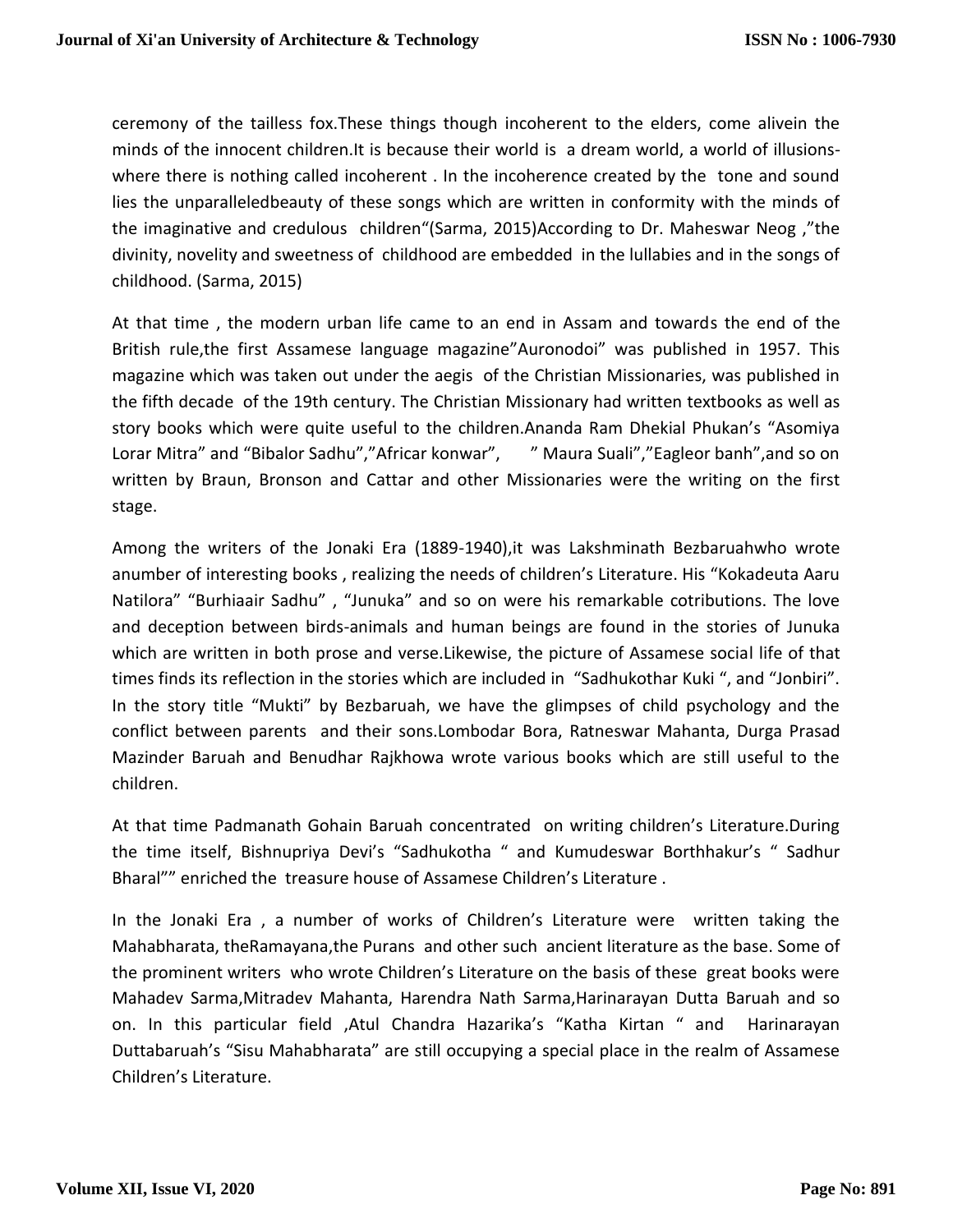The translated verson of a good number of books of English literature have been published and they are quite useful to the children.The Assamese versions like Benudhar Sarma's "Robinson Crusoe" and Gyanadhiram Baruah's "Dodair Poja" have been published.

Some other remarkable storybooks of Assamese Children's Literature are Benudhar Sarma's " Latumoni",Prafulla Dutta Goswami's " Bilati Hoja", Lila Gogoi's "Ponakonar Sapun" and so on.

The child poetry not only attracts the minds of the children but also casts great impact on their soft minds. In this regard, the poems like Jyotiprasad Agrawal's "Komphur Sopun", Akonmani Suali Akonmani lora , Raghunath Chaudhari's "Amar Gaon" and "Iswar", Nabin Chandra Bordoloi's " Sishur Hanhi" and so on are quite interesting.

So, it is obvious that if stories are written in keeping with the mental state of the children, they can easily be attracted as well as influenced.

Different Categories of Assamese Children's Literature

The mental world of children is such a word where there is no grammar, no logic, where they remember the yellow birds eating rice when they keep asking for stars from the moon. While telling others about the eating of rice the father-in-law's son goes from one place to another in his boat, again when the boats tosses in the river ,they remember beating the "Doba"(a large cattle drum). In this world , the vixen reaches Ratanpur in the twinkling of an eye, the heron gets drenched while going to attend a function. All these come alive in the stories related to the children's mental world.

The oral literature is the main source of Children's Literature. The stories that a man hears from his mother even before he learns to read introduce him to literature for the first time. A child gets the opportunity to peep into the diverse world of literature through "Burhiaair Sadhu", "Ningni Bhaoriar Sadhu" and so on.

In the subsequent time , the stories which are the main assets of the oral literature , have been given special dignity in their written from. The credit for his goes to the renowned spearhead of Assamese literature Lakshminath Bezbaruah. In his "Burhiaair Sadhu", Bezbaruah gave a special position and new decorative patterns to those stories which are passing down orally from one generation to another. Some of them are Bezbaruah's own creations.

Jyotiprasad Agarwala's "Sontir Abhimaan", Bezbaruah's "Bakhor", Sarat Chandra Goswami's "Asomia Sadhukotha" and so on. Have undoubtedly strengthened the treasure house of Assamese Children's Literature.

The child magazines are playing a pivotal role in expending the scope of children's Literature. Likewise, the child segments in the Newspapers are also contributing a lot in this regard.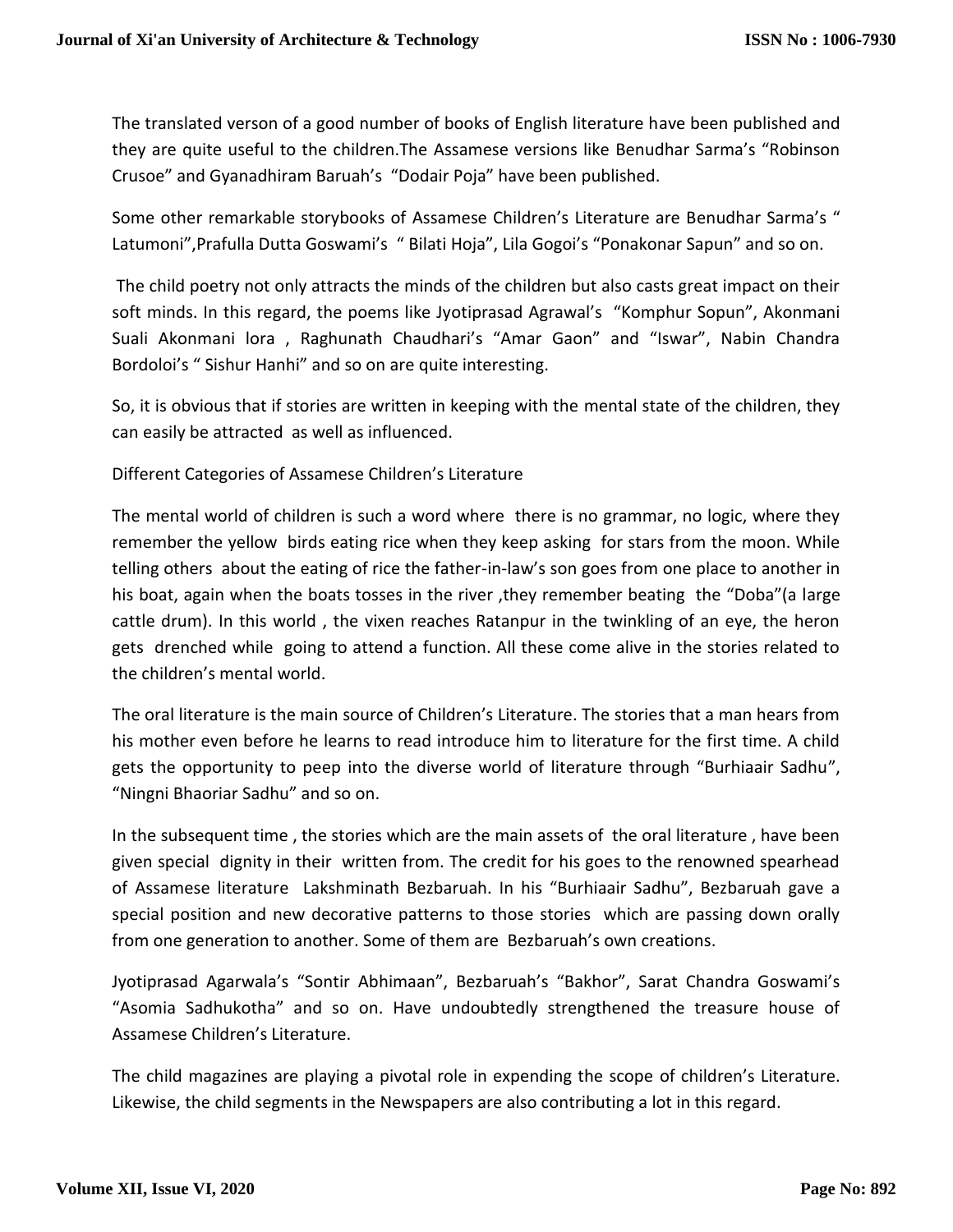The children's Literature is very simple and delightful. The trifle things which fascinate the children and conquer their minds are generally published in the Children's Literature. Numerous things which originate in the minds of the children stay fresh and pristine here.. As a variety of joyful as well as wonderful feelings of the children's mind get published here, the child readers can obtain enough amusement.

Noteworthy that the contributions of the child magazines such as "Safura"(1983), "Mouchaque"(1984),"Kishor"(1991) are very precious. It can be said that the magazines like "Gyandeep","Avisker", and "Bigyan Jeuti" which have been published mainly to impart education, are able to influence the psychology of the adolescents.

## **Conclusion**

The Children's Literature is enriched by the simple narrative style, common beliefs and lives, humor and other such elements. Though it is written keeping in view the amusement of the children, it also reflects the responsibility towards the formation of children's good character. The effort to impart necessary and ideal knowledge to the children with the help of the stories that were recreated with new expressive style from the fabulous tales prevailing in our ancient society, taking birds, animals and trees as characters , was seen in Bezbaruah's Children's Literature.

It is generally seen that the Children's Literature ensures the formation of children's character through entertainment.

In almost all the countries in the world , the children's character is found to be universal. The same immaturity, sulkiness and inclination towards fun and frolics are seen among themall over the world.

The kind of Literature that is written with a view to developing Children's intelligence and taste is called the Children's Literature. The Children's mind is imaginative. They move in a selfcreated world. There is no impact of time there, nothing like possible- impossible, no difference between old and young, even the trees speak and the dolls also keep sulking and get offended. So, it is not so easy to go into such a mental world and create literature. Yet we must bow to the contributions made by the Assamese writers towards the Children's Literature.

The great Assamese writers- Lakshminath Bezbaruah, Bhabendranath saikia and Nabakanta Baruah have been the most prolific contributors to the Assamese Children's Literature

A child is an invaluable asset to the human society. It will be an irreparable loss to the society if the Children's Literature is not given importance, thinking that it is meant for the children